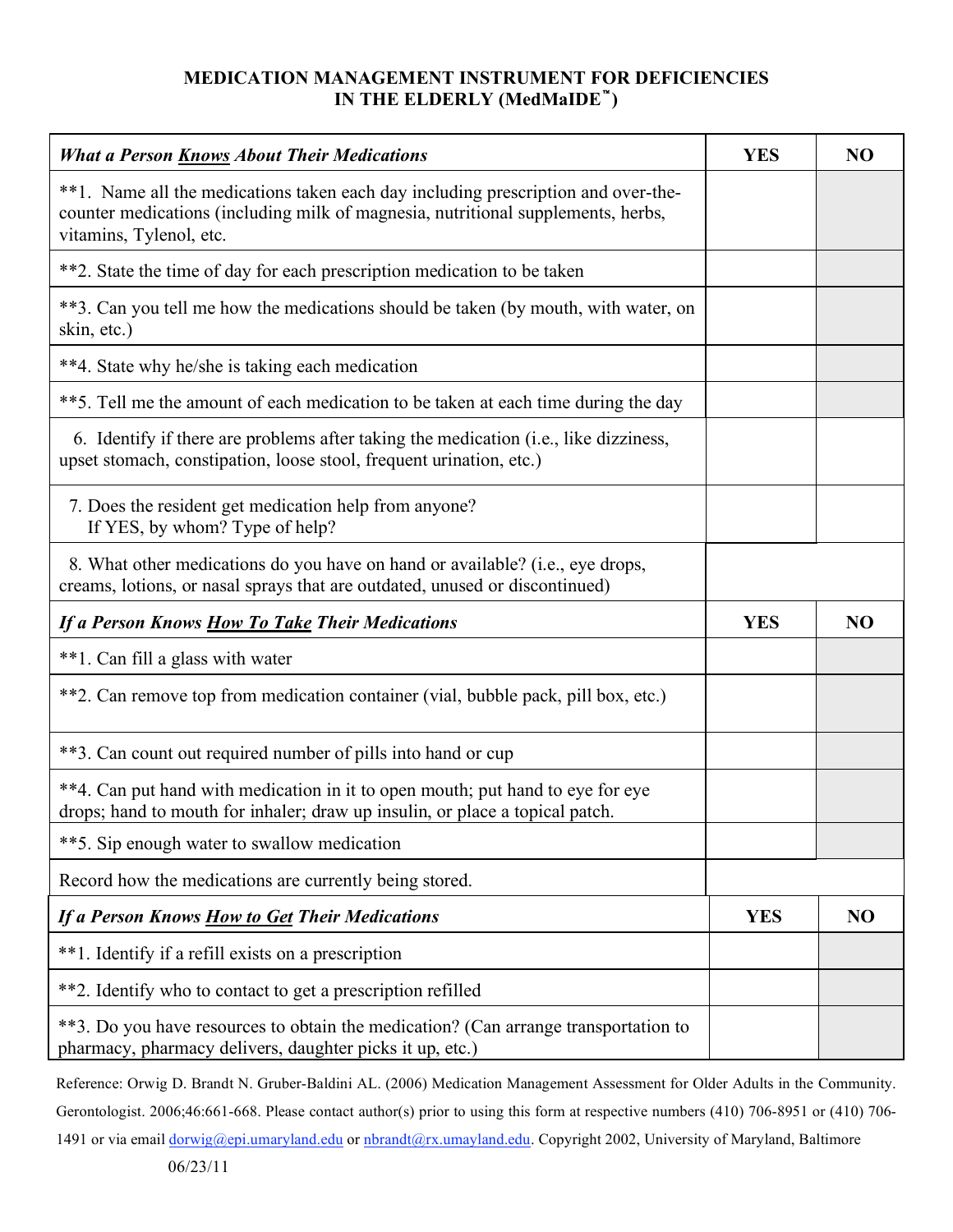| 4. After getting a new refill, do you look at the medication before you take it to<br>make sure it is the same as the one you finished? |            |                      |     |  |
|-----------------------------------------------------------------------------------------------------------------------------------------|------------|----------------------|-----|--|
| 5. Do you have a prescription card?<br>Do you use your prescription card?<br>If YES : specify type:                                     | YES<br>YES | NO<br>N <sub>O</sub> |     |  |
| 6. Are there medications that you need that you cannot obtain?<br>If YES, ask resident to explain.                                      |            | YES.                 | NO. |  |

\*\* If NO, it is counted as a 1 in the Deficiency Score **TOTAL DEFICIENCY SCORE:**

(sum of three deficiency scores: maximum total score=13)

| MEDICATION<br><b>NAME</b> | <b>DOSAGE</b> | TIME (S) of<br>Day Taken | <b>EXPIRATION</b><br><b>DATE</b> | <b>PHYSICIANS</b><br>$\operatorname{NAME/PHONE}$ | PHARMACY<br>NAME/PHONE |
|---------------------------|---------------|--------------------------|----------------------------------|--------------------------------------------------|------------------------|
|                           |               |                          |                                  |                                                  |                        |
|                           |               |                          |                                  |                                                  |                        |
|                           |               |                          |                                  |                                                  |                        |
|                           |               |                          |                                  |                                                  |                        |
|                           |               |                          |                                  |                                                  |                        |
|                           |               |                          |                                  |                                                  |                        |
|                           |               |                          |                                  |                                                  |                        |
|                           |               |                          |                                  |                                                  |                        |
|                           |               |                          |                                  |                                                  |                        |
|                           |               |                          |                                  |                                                  |                        |
|                           |               |                          |                                  |                                                  |                        |
|                           |               |                          |                                  |                                                  |                        |
|                           |               |                          |                                  |                                                  |                        |
|                           |               |                          |                                  |                                                  |                        |

Reference: Orwig D. Brandt N. Gruber-Baldini AL. (2006) Medication Management Assessment for Older Adults in the Community. Gerontologist. 2006;46:661-668. Please contact author(s) prior to using this form at respective numbers (410) 706-8951 or (410) 706- 1491 or via email dorwig@epi.umaryland.edu or nbrandt@rx.umayland.edu. Copyright 2002, University of Maryland, Baltimore